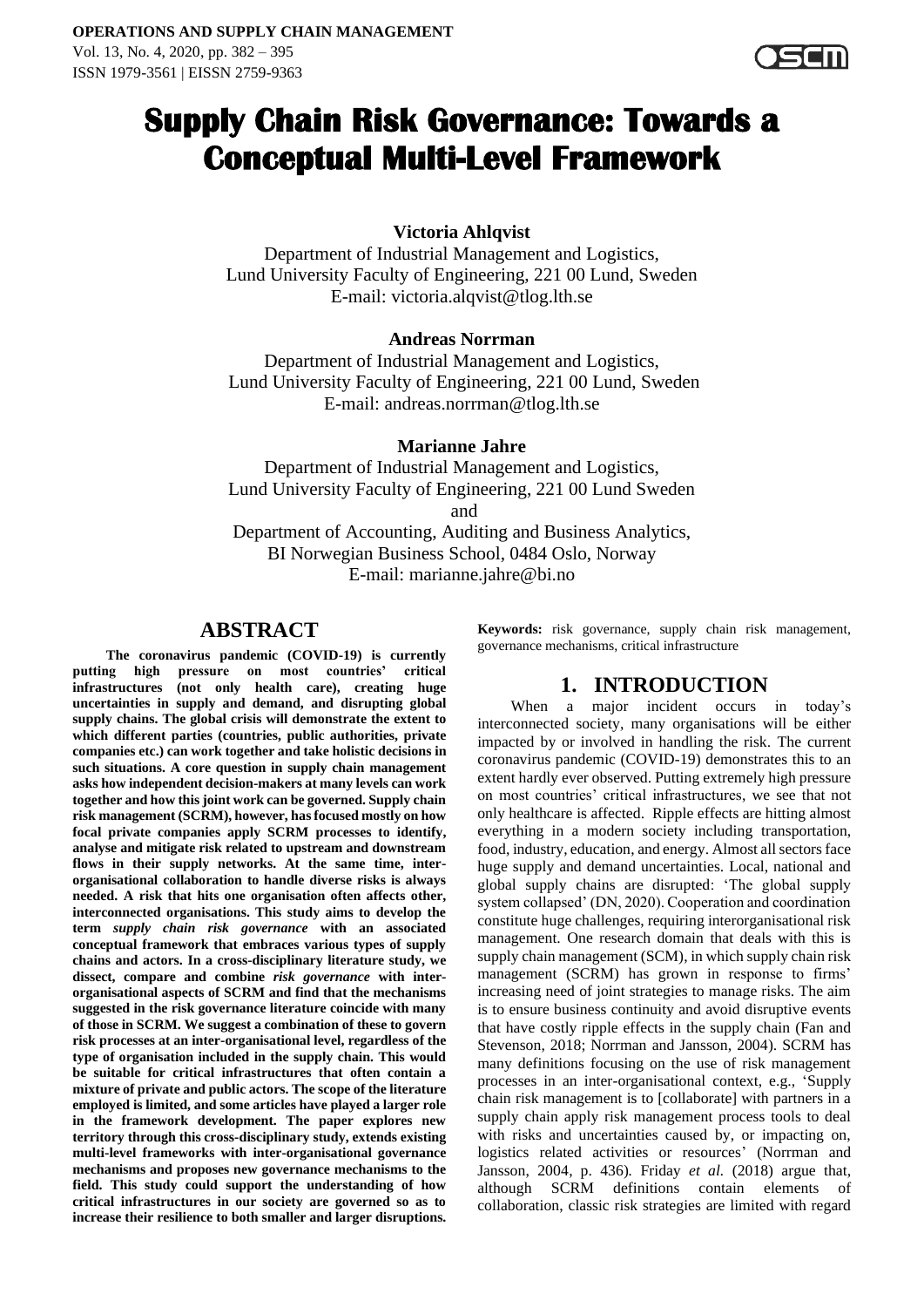to the means and intensity of collaboration. In SCM, the focus has been mostly on how private companies apply SCRM processes in their attempts to identify, analyse and mitigate risks related to upstream and downstream flows in their supply networks. Suggested mitigation strategies simply transfer the risk upwards or downwards to other actors (Fan and Stevenson, 2018), so the risk remains in the supply chain. The techniques have been criticised for being implemented only at the focal firm level (Friday *et al.*, 2018), one exception being Peck (2005), who suggests a multi-level framework for analysing risk sources and drivers. While based on a system of relationships in inter-organisational networks, logistics flows, assets and infrastructures, Peck's framework does not address how the relationships could or should be managed. To stress the inter-organisational dimension, Friday *et al*. (2018) define collaborative risk management as 'an interactive process based on mutual commitment between firms with a common objective to join effort and mitigate supply chain risks and related disruptions through co-development of strategic relational capabilities and sharing of resources'. Also, Bak (2018) brings up the importance of understanding supply chain relationships for long-term supply chain risk mitigation and suggests that future research should identify how supply chain members interact and what resources are required.

While SCRM research focuses on private companies and their risks, other domains, such as risk management and societal safety (RMSS) and humanitarian logistics, are more concerned with societal risks and how public or humanitarian organisations deal with emergencies. This relates partly to critical infrastructures, i.e., assets or systems such as electricity, health, transportation and food, in which disruptions would have significant societal impacts. Over time, critical infrastructures have developed from local systems into complex, interconnected, international and integrated systems involving both public and private actors. The risks to which they are exposed are often classified as highly complex (Bekkers and Thaens, 2005; Klinke and Renn, 2012). A breakdown in one system may cause ripple effects and spillovers to others, resulting in catastrophic situations (Bekkers and Thaens, 2005; Ouyang, 2014; Rinaldi, 2001). Due to complex relations, many of these risks cannot be managed by a single actor but require collaboration (IRGC, 2008). What previously was viewed as an intra-organisational task is now characterised by joint tasks in large supply networks of public and private stakeholders who often have competing interests and views on risk. It is therefore important to understand the relationships between such actors as traditional governmental top-down decisions no longer suffice. In response, the concept of *risk governance* (Arvidsson and Cedergren, 2016; Dubreuil, 2001; Gheorghe *et al.*, 2007; Renn, 2008; Sajeva and Masera, 2006) has emerged in the RMSS domain in cases in which multiple stakeholders are affected by risks and involved in risk management. The purpose is to enable inter-organisational risk evaluation and collective decisions and to handle complex, uncertain and ambiguous risk (Gheorghe *et al*., 2007; Klinke and Renn, 2012; van Asselt and Renn, 2011; van der Vegt, 2018a).

Governance itself is a construct used in many disciplines, and it has diverse meanings. Broadly, it describes an institutionalised decision-making process among many independent actors. Governance is operationalised into more detailed and concrete governance mechanisms that may direct various actors' behaviours. Similarly, SCM focuses on how decision-makers in long supply chains can work together to jointly manage and govern. To distinguish this inter-organisational dimension from standard risk management, we suggest the term *supply chain risk governance*. A dilemma from a research point of view is that domains such as SCM and RMSS have studied inter-organisational risk management separately, using different terms such as *collaborative SCRM* and *risk governance*, even though both domains developed from systems theory and attempt to describe, understand and handle systemic risk in inter-organisational contexts with multiple decision-makers and potential cascading effects. We argue that it will be easier to design proper governance mechanisms when the underlying similarities and differences in backgrounds and perspectives are understood.

This study aims to develop the term *supply chain risk governance* with an associated conceptual framework that embraces diverse types of supply chains and involved actors by dissecting, comparing and combining *risk governance* with the inter-organisational aspects of SCRM. The study offers a multi-level analytical framework incorporating various mechanisms for inter-organisational governance related to SCRM, which contributes to previously suggested multi-level frameworks (Peck, 2005) both by adding explicit risk governance mechanisms and by taking a crossdisciplinary approach in combining the domains of SCM and RMSS. We do this by reviewing the relevant literature and, in the next section, presenting the methodology used. We then describe the two domains (SCM and RMSS), followed by a comparison of their key dimensions and characteristics. Section 4 develops the framework, and the final section summarises the conclusions and limitations and suggests areas for future research.

## 2. **METHODOLOGY**

#### *2.1 Research Process*

To compare the constructs *risk governance* and *collaborative SCRM,* the current state of understanding in the two research domains (SCM and RMSS) must be examined. Following the recommendation of Rowley and Slack (2004), this paper employs the literature review as a scoping study in line with suggestions by Arksey and O'Malley (2005) and Davis *et al*. (2009). At a general level, such scoping studies 'aim to map rapidly the key concepts underpinning a research area and the main sources and types of evidence available, and can be undertaken as stand-alone projects in their own right, especially where an area is complex or has not been reviewed comprehensively before' (Mays *et al*., 2001, p. 194). Often performed in an iterative way, a scoping study comprises the following steps: (1) identifying the research question; (2) identifying relevant studies; (3) selecting studies; (4) charting the data; (5) collating, summarising and reporting the results. To enable a structured analysis, our literature review was combined with content analysis following Seuring and Gold's (2012) fourstep model of qualitative content analysis: (1) determining the material to analyse and the unit of analysis, i.e., scoping the study; (2) assessing formal characteristics through a descriptive analysis; (3) selecting categories for analysis; (4)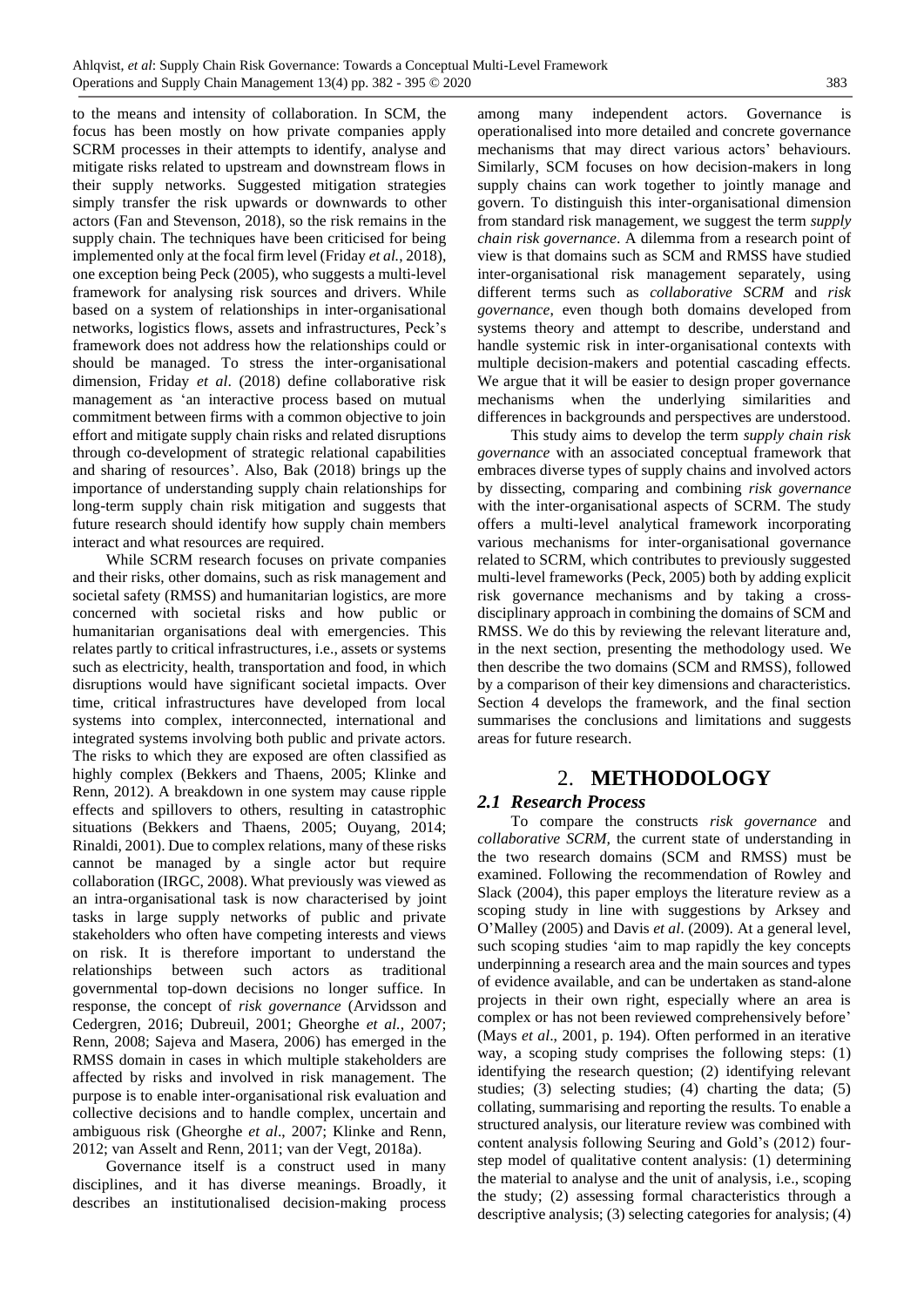analysing the material. Some of these steps overlap; the combined procedure is illustrated in **Figure 1**.

The initial literature recommended by scholars helped to formulate the research questions and define our unit of analysis (the governance of inter-organisational risk management in supply chains, which we call *supply chain risk governance*). In the next step, the literature was retrieved through keyword searches, scholar recommendations and snowballing, resulting in 33 and 26 papers in risk governance and SCRM, respectively. The remaining steps constituted the analysis. Steps 1 to 3 were performed linearly, but an iterative process was needed between steps 4 and 5 to shape the categories for analysis. Step 5 involved separate but parallel content analysis of the respective constructs, which were summarised and compared in step 6.



**Figure 1** Outline of the research process

## *2.2 Exploring the Constructs and Defining the Study*

To explore the constructs and their potential overlap, scholars in each research domain were asked to recommend relevant central articles. Many SCRM literature reviews have been published in recent years. Therefore, literature review articles were chosen exclusively in that construct to provide a good overview of the research frontier. Keyword searches were used to explore the breadth of existing work on each construct. These procedures confirmed the relevance of the study, defined the unit of analysis and formed the research questions. As the unit of analysis (supply chain risk governance) is differently termed in each domain, the units we analyse are the relevant terms for the governance of interorganisational risk management. The following research questions were formulated:

- RQ1: What are the differences and similarities between *SCRM* and *risk governance*?
- RQ2: What are the respective constructs' views on the interorganisational aspects of risk management?
- RQ3: How can *supply chain risk governance* be characterised?

#### *2.3 Material Selection*

Keyword searches restricted to peer reviewed articles in academic journals were performed in the EBSCOhost database. The search term *risk governance* was used to search for papers on risk governance in the following journals: *Risk Research, Risk Analysis: An International Journal* and *European Journal of Risk Regulation.* We selected the journals through an iterative process in consideration of their status as the leading journals in the domain (according to researchers in RMSS) and because they had the greatest number of articles on the subject in the database. The search yielded 80 articles. To identify key papers on SCRM, the term *supply chain risk management* was combined with the additional keywords: *joint, collaboration, inter-organisational and interorganizational,* in four separate searches and 37 articles were found.

To assess the relevance of the articles, the titles, keywords and, in some cases, abstracts were screened, yielding 21 papers on risk governance for analysis. To ensure that no important or key papers in the field were neglected, scholars in the domain were asked to suggest articles that they deemed relevant. This, in combination with citation pearl-growing/snowballing to capture frequently cited articles, yielded an additional 12 articles. In total, 33 articles were used for the content analysis of risk governance (**Table 1**). The 37 articles identified on the SCRM construct were screened in a similar manner and two papers were also excluded during the full paper review. The remaining set of articles were combined with previously read literature review articles and articles retrieved through citation pearlgrowing/snowballing, leaving 26 articles for the final analysis.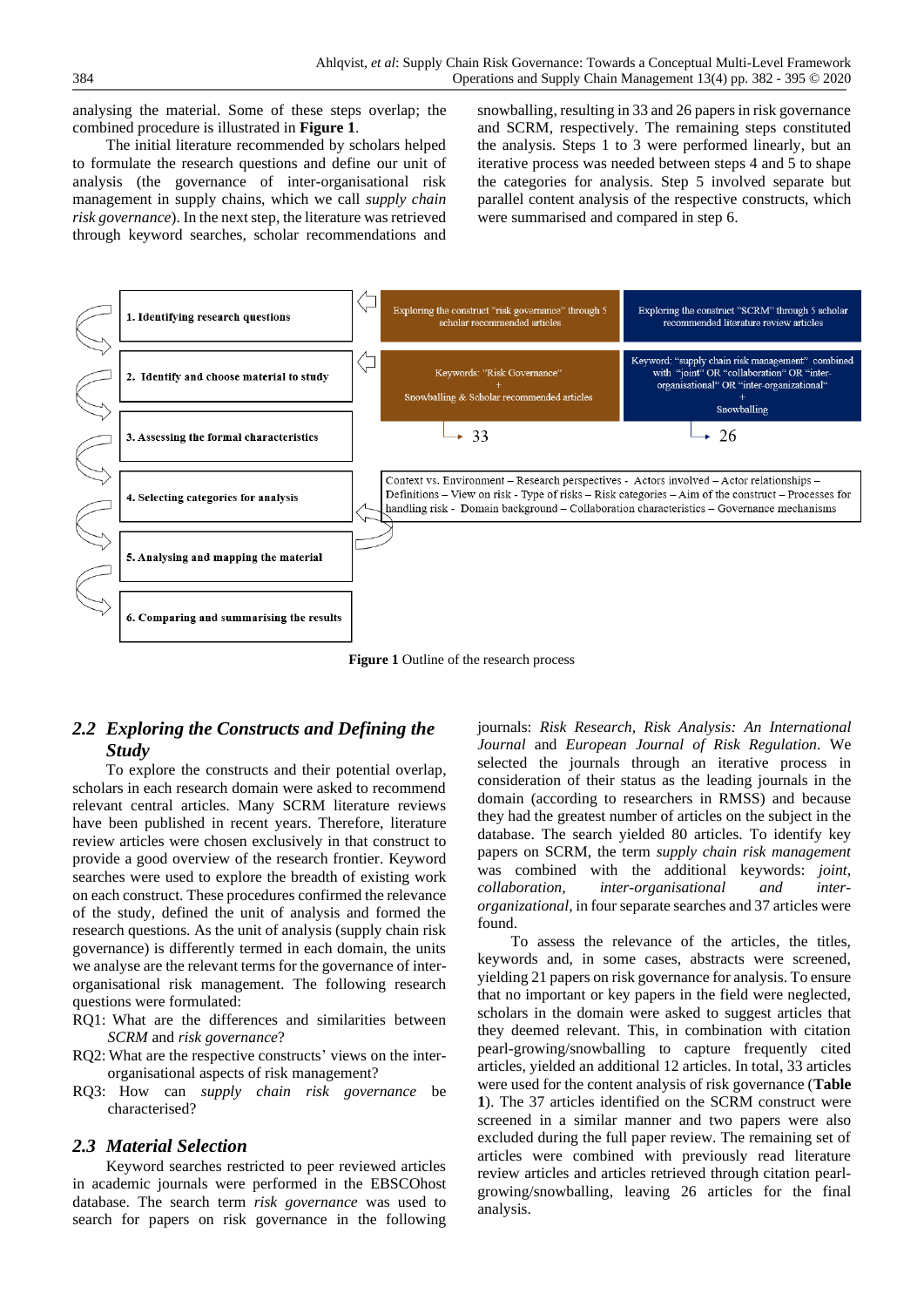**Table 1** Articles read and analysed in the study

| <b>Risk governance literature</b> |       | <b>Supply chain literature</b> |      |
|-----------------------------------|-------|--------------------------------|------|
| Arvidsson & Cedergren             | 2016  | <b>Bak</b>                     | 2018 |
| Aven                              | 2011  | Cantor et al.                  | 2014 |
| <b>Bekkers &amp; Thaens</b>       | 2005  | Cao et al.                     | 2010 |
| <b>Boholm &amp; Corvellec</b>     | 2011  | Chen et al.                    | 2013 |
| Boholm et al.                     | 2012  | Cruz & Liu                     | 2011 |
| Brown & Osborne                   | 2013  | Fan & Stevenson                | 2018 |
| Cedergren & Tehler                | 2014  | Friday et al.                  | 2018 |
| de Vries et al.                   | 2011  | Ghadge et al.                  | 2017 |
| <b>Dubreuil</b>                   | 2001  | Govindan & Chaudhuri           | 2016 |
| Dubreuil et al.                   | 2002  | Grötsch et al.                 | 2013 |
| Escuder-Bueno &<br>Halpin         | 2018  | Ho et al.                      | 2015 |
| <b>Florin</b>                     | 2013  | Kache & Seuring                | 2014 |
| Gheorge et al.                    | 2007  | Kilubi & Rogers                | 2018 |
| Hanssen et al.                    | 2018  | Lavastre et al.                | 2012 |
| Klinke & Renn                     | 2012  | Lavastre et al.                | 2014 |
| Lansink et al.                    | 2018  | Li et al.                      | 2015 |
| Lindoe & Kringen                  | 2015  | Manuj & Mentzer                | 2008 |
| Lindskog & Sjödin                 | 2016  | Norman & Jansson               | 2004 |
| Lindskog et al.                   | 2011  | Ojala & Hallikas               | 2005 |
| Renn                              | 2008  | Revilla & Saenz                | 2017 |
| Renn et al.                       | 2011  | Urciuoli et al.                | 2014 |
| Rooderijs et al.                  | 2014  | Wieland & Wallenberg           | 2013 |
| Rübing                            | 2012  | Zeng & Yen                     | 2017 |
| Sajeva & Masera                   | 2006  | 7hu et al.                     | 2016 |
| Stone et al.                      | 2018  |                                |      |
| <b>Tehler</b>                     | 2012  |                                |      |
| van Asselt & Renn                 | 2011  |                                |      |
| van Asselt & Van Bree             | 2011  |                                |      |
| van Asselt et al.                 | 2015  |                                |      |
| van der Vegt                      | 2018a |                                |      |
| van der Vegt                      | 2018b |                                |      |
| Wachinger et al.                  | 2013  |                                |      |
| Wong                              | 2015  |                                |      |

#### *2.4 Studying and Analysing the Material*

The following preliminary categories were set when exploring the two constructs in the initial step of this study:

- Year of publication
- Journal of publication
- Research methodology
- Purpose of the study
- Unit of analysis
- Type of industry or organisation in focus

These were mapped to identify potential patterns and to provide a background for the content analysis. Initial categories for content analysis were also established. These were kept broad and unspecific to ensure that nothing was overlooked. A selection of the articles was then read in full to add new categories and divide existing categoriesinto subcategories. **Figure 1** depicts the full set. Deriving the categories to be used in the literature review from the literature itself is often required to increase openness to new input (Rowley and Slack, 2004). Thus, the sub-categories were derived inductively by studying the literature in both domains.

The material was read a second time with a focus on coding the categories. The content analysis had two foci. First, we searched for key characteristics to better understand the context of the two constructs and their comparability, enabling us to deduct the differences identified when comparing categories related to relationship interfaces and activities. Second, we described each domain's understanding of inter-organisational mechanisms and activities to manage risk.

The two constructs were initially analysed separately to summarise their views on the respective categories. Afterwards, the categories were systematically compared in terms of both their overriding key characteristics and their operational governance mechanisms before being synthesised in the framework.

## 3. **LITERATURE**

## *3.1 From Governance to Supply Chain Governance Mechanisms*

Governance refers to all processes of governing, whether conducted by a government, a market or a network of organisations (Bevir, 2012). The existing literature uses the governance construct in very diverse ways. It may focus on a particular governance level associated with a type of organisation (such as public, global, nonprofit, corporate and project governance) or a specific field of governance associated with an activity or outcome (such as environmental or information technology). Governance is discussed in a broad range of theoretical domains, including political science, public administration, economics and corporate strategy.

Governance in general relates to 'the processes of interaction and decision-making among the actors involved in a collective problem that lead to the creation, reinforcement, or reproduction of social norms and institutions' (Hufty, 2011). The most formal governing body is a government that makes binding decisions in a given geopolitical system by establishing laws. Governance also refers to social systems, such as families, tribes, territories and formal or informal organisations. Governance may be conducted through the laws, norms, power or language of an organised society (Bevir, 2012). In business and supply chain relationships, governance may be built into relational contracts that foster long-term collaboration and innovation. In business, much attention has been directed at corporate governance theory, influencing research in a wide variety of disciplines (Keasey *et al*., 2005), which is broadly viewed as how firms should be governed to run effectively and efficiently (Strange *et al*., 2009).

The governance of inter-organisational relationships has received considerable attention from a variety of theoretical perspectives, e.g., new institutional economics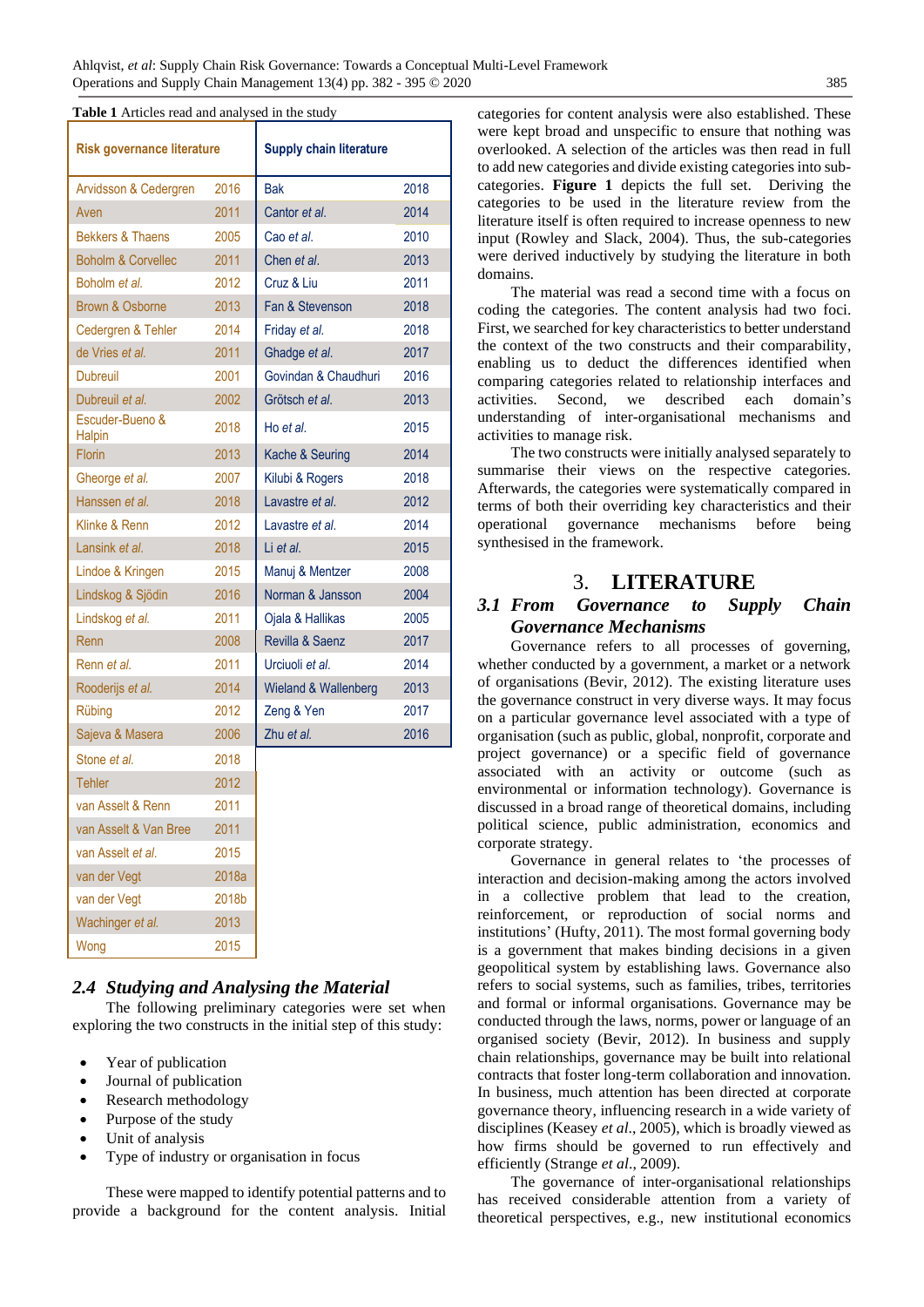literature (including transaction cost analysis) (Wathne and Heide, 2004), strategy, marketing and SCM. The degree of formality of governance depends on the internal rules of a given organisation and, externally, on those shared with its business partners.

Governance is often distinguished from governance mechanisms. While governance is a higher-level construct describing an organisational construction or, in broader terms, institutional framework, governance mechanisms are the underlying and concrete management and control activities. Governance mechanisms describe in detail how the required behaviour of the organisation will be motivated, influenced and established. They are thus more 'administrative tool[s]' (Martinez and Jarillo, 1989). A governance mechanism represents an actual operative practice between the parties. Obviously, the two constructs are related; governance is supported by governance mechanisms that allow companies to solve the problems of safeguarding, cooperation and coordination (Hoetker and Mellewigt, 2009).

In the context of inter-organisational relationships, two common approaches to achieving coordination are discussed: formal governance mechanisms and relational governance mechanisms (Dekker, 2004; Martinez and Jarillo, 1989; Poppo and Zenger, 2002). Formal mechanisms are generally understood to include 'depersonalised exchanges, a reliance on financial parameters, and the drafting and implementation of formal contracts' (Ferguson *et al*., 2005, p. 217). Relational governance mechanisms, on the other hand, are generally understood to include peopleor social-based mechanisms that enhance open communication and the sharing of information, trust, dependence and cooperation (Eisenhardt, 1985). Unfortunately, the precise terminology of governance mechanisms varies considerably, reflecting the range of scholars studying the topic (Hoetker and Mellewigt, 2009). In their empirical study, Hoetker and Mellewigt (2009) contribute by describing formal governance mechanisms that specify each party's role, performance expectations and dispute resolution mechanisms, such as business plans, service level agreements, prices and performance indices as well as ways of monitoring the partners, such as profit and loss accounts, economic efficiency calculations and reporting requirements. Further, they provide examples of relational governance mechanisms, such as: establishing teams, task forces and committees; direct managerial contact through trips, meetings, and even the transfer of managers; mechanisms for shared decision-making; and formal systems for conflict resolution that rely on two-way communication and joint problem-solving. These relational governance mechanisms mitigate potential opportunism by building trust and social identification.

Although inter-organisational coordination between distinct actors in supply chains (or networks) is one of the key ideas of SCM, the SCM domain does not often use the term *governance*. Among the few who use the term, Ghosh and Fedorowics (2008, p. 454) define (and explain) supply chain governance as 'a number of critical relationships [that] must be in place between sets of chain members (partners). Partners in the chain must agree on a common governance structure that will direct their relationship and reduce the threat of opportunism in an exchange. Governance is the structure that ensures that decisions are made that lead to long‐term, sustainable value for an entity such as a corporation or, in this case, a formal collaboration between multiple organisations. Governance mechanisms must be designed to accommodate potential conflicting goals of independent members' (p. 454). Mechanisms and activities to manage, control and coordinate inter-organisational relations, however, are often discussed and termed differently. Influenced by organisational economics theories (e.g., agency theory and transaction cost economics), Simatupang and Sridharan (2005) provide a framework of inter-organisational interface variables (or antidotes) that should support SCM and coordination. They argue that mutual strategic objectives, appropriate performance measurement, synchronised decision-making, information sharing and incentive alignment (**Figure 2**) will lead to more streamlined business processes between organisations. At a high level, this model includes both formal mechanisms (goals and objectives, performance measures and incentive alignment including contracts) and relational mechanisms (decision-making, information sharing).



#### **SC** Interface variables/ antidotes

**Figure 2** Inter-organisational interface variables to prevent supply chain discontent (Simatupang and Sridharan, 2005, p. 357).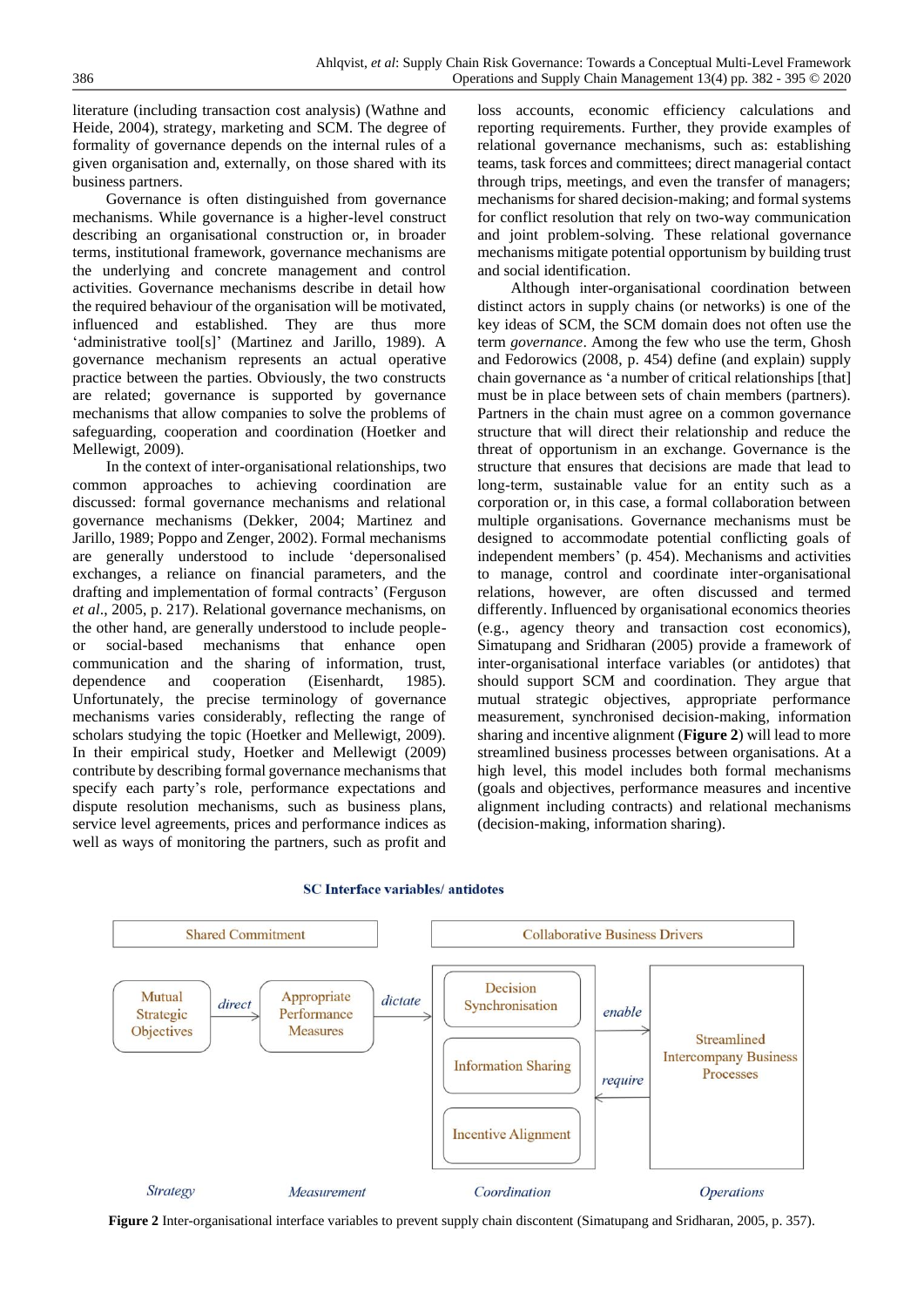## *3.2 Overriding Key Characteristics of the Governance Context*

Our initial screening and comparison of the two constructs identified similarities and differences in the key characteristics and governance contexts they address (**Table 2**). First, the *context* addressed and the *perspective* taken are broader and more inclusive in the RMSS domain, which discusses *risk governance*, compared to SCRM. This difference seems to explain many others identified in our analysis. With its societal focus, *risk governance* includes a greater variety of actors, such as public agencies, private companies and others. On the other hand, SCRM, which primarily focuses on the risks in private companies' supply chains, views the surrounding societal and public environment as containing external risks that organisations cannot control. Whether the context determines the perspective or vice versa is not clear. What we can conclude is that risk governance considers societies' and policymakers' perspectives on how to handle risk while, in SCRM, risk mitigation strategies and processes are formed with a focal private firm's perspective in mind.

The *aim* of both domains can be deduced from their distinct perspectives. In *risk governance,* achieving public safety and compliance (Stone *et al.*, 2018) is viewed as success. The aim is to efficiently create and implement policy and regulations to reduce risk and create public safety and trust. In SCRM, business continuity are often mentioned as key success factors (Fan and Stevenson, 2018; Zhu *et al.*, 2017). This, combined with financial performance and customer satisfaction, seem to be the primary goals while public safety comes second. Simultaneously, governmental policies and legal restrictions are often judged as external risks (Manuj and Mentzer, 2008). Interestingly, matters seen in risk governance as restraints (finance) are an aim in SCRM and vice versa (see **Table 2**).

| Table 2 Comparison of the constructs' backgrounds and perspectives. |                                                            |                                           |  |  |
|---------------------------------------------------------------------|------------------------------------------------------------|-------------------------------------------|--|--|
| <b>Key Characteristics</b>                                          | <b>Risk Governance</b>                                     | <b>Collaborative SCRM</b>                 |  |  |
| <b>Context</b>                                                      | Public agencies & private companies, society, global       | Private companies, global system          |  |  |
|                                                                     | systems                                                    |                                           |  |  |
| <b>Perspective</b>                                                  | Society & Policy makers                                    | Focal firm                                |  |  |
| <b>Aim</b>                                                          | Public safety, trust & compliance (finance constraint)     | Financial results & customer              |  |  |
|                                                                     |                                                            | satisfaction first, (public safety later) |  |  |
| <b>Actors</b>                                                       | Governmental agencies, Public sector, Civil society (the   | Supply chain actors (mainly private       |  |  |
|                                                                     | public), Scientists, Private sector, NGOs etc.             | sector)                                   |  |  |
| Relationship                                                        | More based on regulations and policies, the public's trust | More based on supply chain                |  |  |
|                                                                     |                                                            | transitions                               |  |  |
| <b>Focused risks</b>                                                | Systemic risk affecting society                            | <b>Business risks</b>                     |  |  |
| View on risk                                                        | Perception + Probability × Impact                          | Probability × Impact                      |  |  |
| <b>Risk categories</b>                                              | Risk sources are analyzed differently dependent on         | More instrumental analysis of risk        |  |  |
|                                                                     | known risk uncertainty                                     | sources                                   |  |  |
| <b>Ambition</b>                                                     | Descriptive & Normative, Joint approach, Collaborative     | Normative, mutual commitment,             |  |  |
|                                                                     | relationship                                               | strategic relationship                    |  |  |
| Design of Risk                                                      | Application of RM-process based on pre-estimation of       | Instrumental application of a             |  |  |
| <b>Management</b>                                                   | actor's value & risk characteristics                       | traditional RM-process                    |  |  |
| <b>Process</b>                                                      |                                                            |                                           |  |  |
| <b>Applied</b>                                                      | When traditional RM loose efficiency due to                | When there is a high level of             |  |  |
|                                                                     | interconnections                                           | interdependencies in the SC               |  |  |

Another difference, shown in **Table 2**, is the *actors* involved in the risk management process. Risk governance embraces more stakeholders than does SCRM. In risk governance, there is consensus that various types of stakeholders must be involved to address the interconnections between parties and in light of the impact of diverse values and perspectives on the success of the management strategy (Arvidsson and Cedergren, 2016; Gheorghe *et al*., 2007; Klinke and Renn, 2012; Renn, 2008). Depending on the type of risk, various types of stakeholders, e.g., scientists, the private sector, civil society, the public and governmental agencies, must be involved in the process. In SCRM, the focus is on the supply chain actors that are

directly involved in physical flows, typically private companies.

Further, what constitutes an inter-organisational *relationship* differs, as actors' relationships are dictated by different means in the domains (**Table 2**). While we find that relationships in risk governance are based more on policies, legal frames or public trust, SCRM focuses on relationships between the actors partaking in such activities as transactions and the flow of goods (Lavastre *et al.*, 2014).

The *type of risk* emphasised is also different. While risk governance is concerned with systemic risk, defined as risk threatening crucial societal systems (Aven, 2011), SCRM focuses on the risks impacting a company's logistics flows and resources. A key difference seems to be the *view of risk*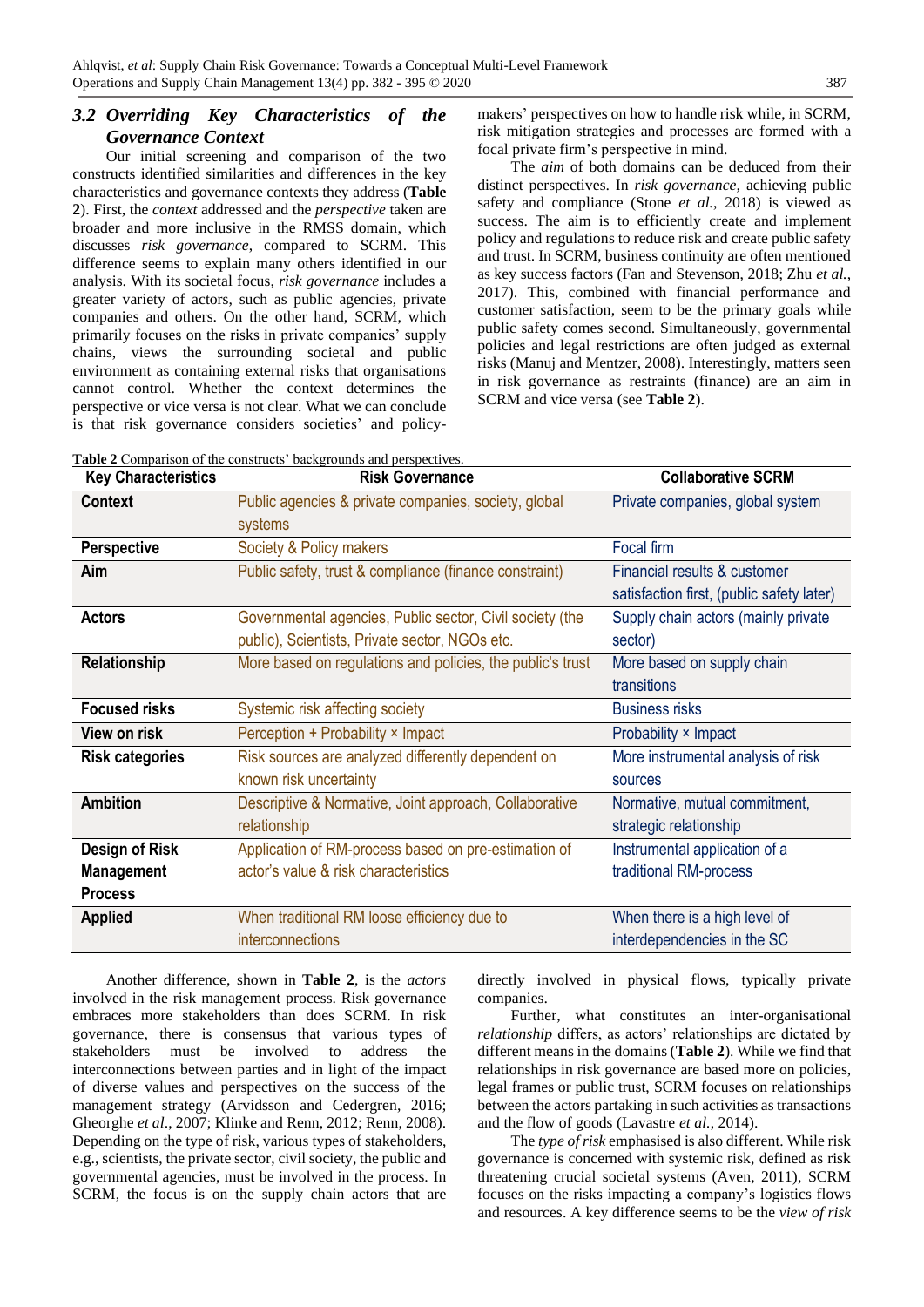and how it is defined. In risk governance, it is commonly considered that risk is socially constructed (Brown and Osborne, 2013; Klinke and Renn, 2012; Renn, 2008; Sajeva and Masera, 2006) but that it can be scientifically defined and calculated when uncertainty and complexity are reduced. Hence, this view follows recent risk research in which the lines between subjective and objective types of risk are blurred and depend on risk uncertainty and complexity. This subsequently influences how the risk management process is designed. SCRM uses both (Tse et al. 2018), with focus on the engineering approach, the more traditional, typical for the oil industry, assuming risk to be objective and measurable. The social science approach, on the other hand, assumes that where people are involved, as in supply chains, objective and perceived risk become inseparable (Mangan and Lalwani, 2016), and has more recently picked up in SCRM research and practice. Amor and Ghorbel (2018)

exemplifies the first, Adeseun et al. (2018) the latter. The differing definitions of risk influence how risk sources are categorised (**Table 2**), which in turn influences how risk is handled, e.g., mitigated. The *risk categories* mentioned in the risk governance literature depend on the amount and type of uncertainty associated with the risk. Van Asselt and Renn (2011, p. 432) define *risk governance* as 'the various ways in which many actors, individuals, and institutions, public and private, deal with risks surrounded by uncertainty, complexity, and/or ambiguity'. Such distinct contextual characteristics (uncertainty, complexity and ambiguity) have impacted the main framework (International risk governance council, IRGC) on how to govern risks depending on the type of risk (Renn, 2008). Van Asselt and Renn's (2011) classification has been criticised for not accounting for the evolving nature of risk (de Vries, 2011). SCRM literature, on the other hand, often classifies risk sources based on their origin in relation to the material flow, e.g., supply, demand, operations, internal, network, external and so on (Jüttner *et al*., 2003; Manuj and Mentzer, 2008). Similarly, the mitigation strategies chosen for a given risk will often be associated with its origin.

Both domains have the *ambition* of providing normative advice. Risk governance, as clearly demonstrated in its definition, wishes to be both descriptive (studying interacting networks that are executing risk decisions) and normative (advising societal actors on how to deal with risk) (van Asselt and Renn, 2011). This deviates to some extent from SCRM, which aims to implement actions and thus represents a normative research field (Lavastre *et al.*, 2014).

There are clear similarities in how the *risk management process* is designed in each domain. Both are based on the traditional risk management process, normally divided into three to six steps, including risk identification, assessment, mitigation and monitoring. Although the representation of the process and each step's definition may differ, the main attributes are consistent. Even though the suggested risk management processes in both domains are based on identical ideas, several differences are apparent. In the *risk governance* process, the term *risk perception* plays a much

bigger role, probably because risk is considered to be socially constructed. Thus, added to the classical risk management process is a pre-assessment state that aims to clarify how the stakeholders' different perceptions of risk and the context (e.g., social, legal, economic) will influence and restrain the risk assessment through bias (Renn, 2008). The risk perceptions thus determine which actors to involve, what knowledge to retrieve and what organisations should be responsible for risk mitigation. SCRM takes a more instrumental approach to the risk management process to proactively manage risk. Some authors include risk monitoring (e.g., Ho *et al.*, 2015; Norrman and Jansson, 2004) as a key step while others do not (e.g., Manuj and Mentzer, 2008). Also, reactive SCRM processes are discussed (e.g., by Grötsch *et al*., 2013). Lavastre *et al.*  (2014), however, propose a deviating model that focuses on understanding rather than on implementing action. Their identification phase is replaced by a less restrained riskperception phase. While rare in SCRM, this is far more common in risk governance. Debatable risk perception may have influenced the development of SCRM, which deals with risk across organisations whose actors may have different views on risk sources and events. However, this seems not to influence how risk is addressed; once a risk is identified, a more straightforward application of a traditional risk management process is implemented in SCRM. This lack of more customised processes for different risk types and underlying values is the main difference between the two domains.

Finally, the two constructs are both *applied* in an interorganisational context in which interconnections and interdependencies increasingly complicate how the organisations manage their individual risk management processes. The more that public and private organisations are part of the same supply chains, the more important it will be to find governance mechanisms to improve coordination and collaboration across sectors and disciplines. Our claim is that it will be easier to design proper governance mechanisms when the underlying similarities and differences in backgrounds and perspectives are understood.

#### *3.3 Governance Mechanisms*

To identify the prerequisites of supply chain risk governance, the study focused on identifying which are the aspects that the respective domains claim will facilitate the inter-organisational governance of SCRM processes. By studying the two domains and constructs, we established that multiple variables influence the interface between organisations (see **Figure 3**). However, neither domain presents a homogenous picture of how to design interorganisational risk management strategies. To compare the two and aggregate all the discussed aspects, we distinguish between their perspectives on: (1) who is involved in the interface, (2) what overall approach guides the collaboration, (3) what processes should be governed and, finally, (4) what mechanisms influence inter-organisational collaboration.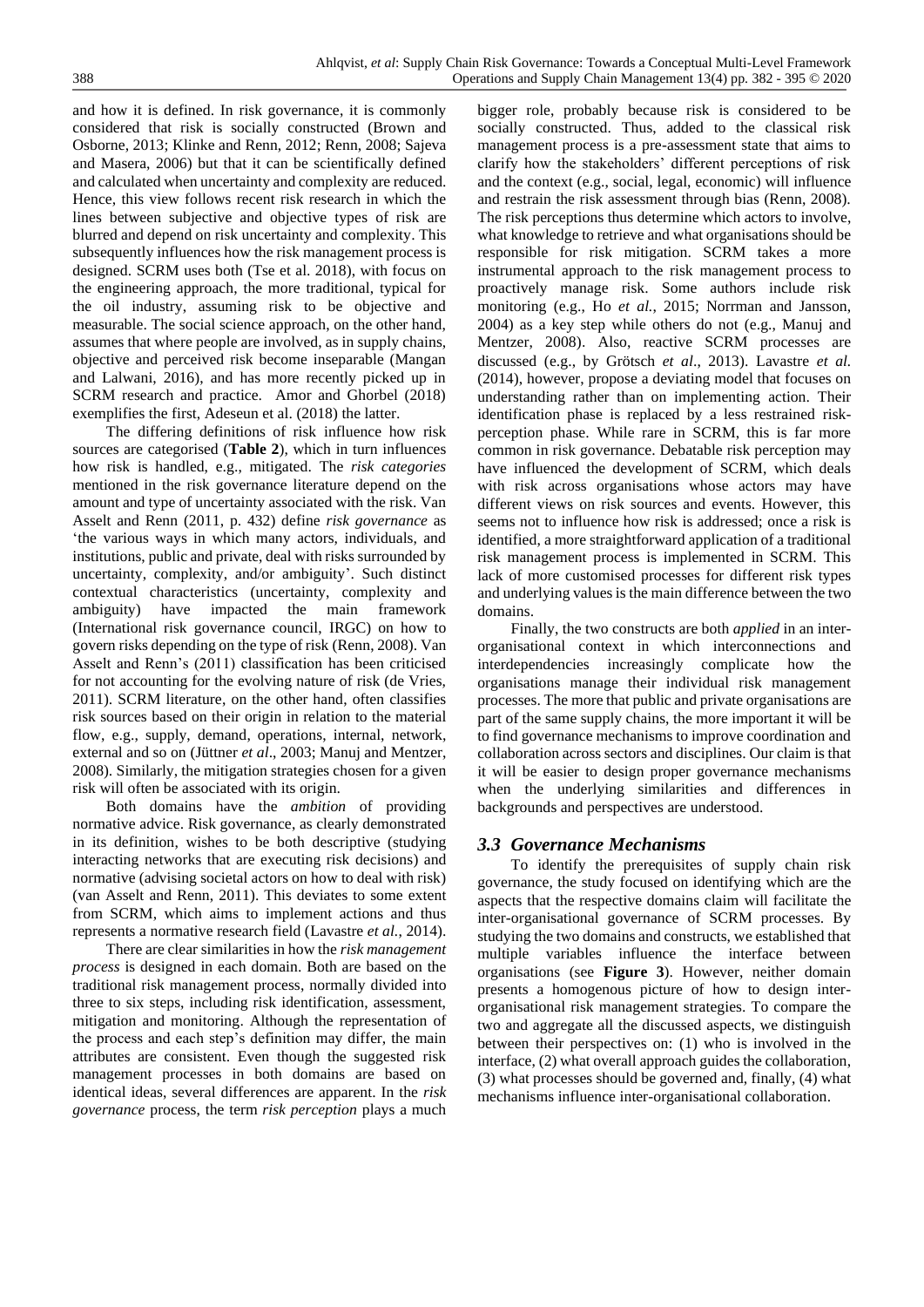

**Figure 3** Comparison of governance mechanisms/interface variables

While both domains deal with complex interorganisational systems of multiple actors, the types of actors that their constructs have in focus differ today (society and the public vs. private companies in supply chains) (see **Table 2**) but grow increasingly similar. These actors are also the ones expected to be involved in the collaboration.

The focused goal for governance comprises the interorganisational risk management processes. As discussed in section 3.2, the risk management processes are quite similar in terms of steps and concrete activities but differ in risk type and scope. The risk governance construct aims to implement a joint risk management process while the SCRM literature discusses how to integrate and align individual SCRM processes.

The risk governance literature highlights the need for a joint approach (Sajeva and Masera, 2006), collective activities to handle risks (Klinke and Renn, 2012) and collective decisions (van der Vegt, 2018a). These collective decisions are encouraged through policy so that no individual stakeholder is prioritised (Klinke and Renn, 2012; Sajeva and Masera, 2006). The SCRM literature also insists on the need for some collaboration as soon as a business transaction exists between two stakeholders. Increasing attention is directed at joint efforts through resource sharing and joint development of relational capabilities to mitigate risks so as to address them from a more holistic perspective.

When it comes to interface variables and governance mechanisms, we find both similarities and differences. Many differences can be explained by the domains' inherent perspectives (**Table 2**). The societal perspective of risk governance highlights the role of institutional structures and mechanisms while SCRM relies on formal and relational mechanisms that are collaboratively developed between business partners. The governance mechanisms (**Figure 3**) observed in the risk governance literature vary, and definitions of the construct often incorporate policies, rules and processes. Van Asselt and Renn (2011) argue that three principles dictate how risk governance is pursued, the first being *communication and inclusion*, which is understood as joint approaches in our conceptual framework (**Figure 4**). This provides a joint basis for governing risks, meaning that all relevant stakeholders should be included in the entire risk governance process with communication between the actors to increase their understanding and trust. However, guided by the context, the degree of inclusion will vary. The second principle is *integration*, which looks back to the underlying view of risk in risk governance. It highlights the importance of having values and concerns affecting risk perception that complement the scientific knowledge. Further, it stresses the integration of the various steps in the risk governance model to prevent information loss. Finally, the principle of *reflection* should prevent repetition through the actors' jointly reflecting upon and learning from previous experiences. Learning, both from one's own experiences and those of others, is a recurring feature of risk governance. One should be open to communication between risk managers, scientific experts and the public to learn from one another (Lindskog and Sjödin, 2016; Renn, 2008) and to jointly create knowledge (van Asselt and Renn, 2011). Boholm *et al.* (2012) propose trust, legitimacy, a personal network and a sense of responsibility as key attributes of successful governance. Dubreuil *et al.* (2002) also mention the need for trust and responsibility assumed by the involved actors as well as the need for informal and formal networks to facilitate the interactions between actors.

Six capabilities are frequently mentioned in the SCRM literature as key enablers of inter-organisational action against risk: information sharing, standardisation of procedures, decision synchronisation, incentive alignment, supply chain process integration and collaborative performance systems (Friday *et al.*, 2018, inspired by Simatupang and Sridharan, 2005). These collaborative mechanisms can take many forms, often related to information, resource and risk sharing and congruous goals. Important elements include the integration of relational and strategic information (Zhu *et al.*, 2017) and communication and cooperative competencies (Wieland and Wallenberg, 2013). Wieland and Wallenberg (2013) note that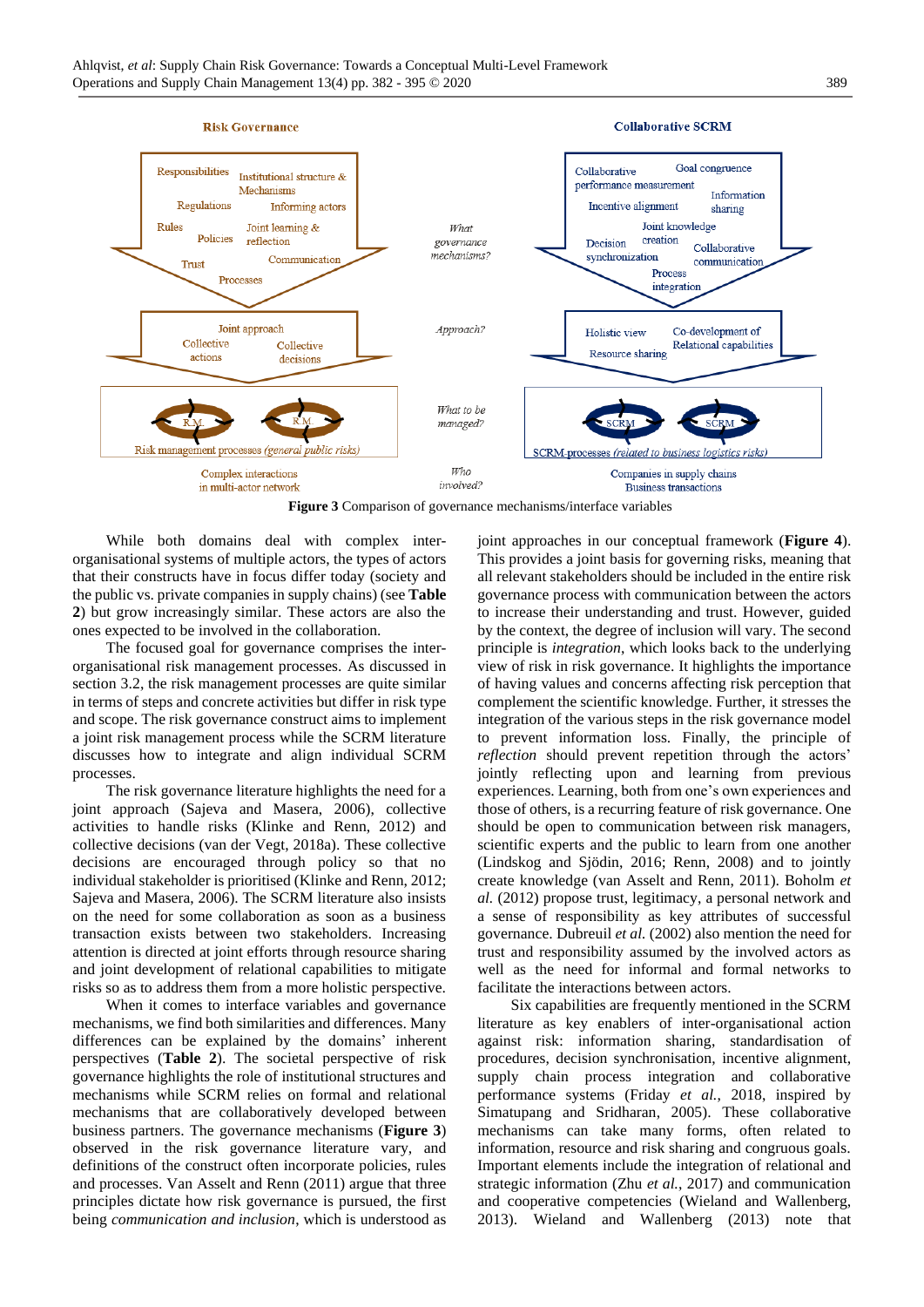communication will affect a system's agility as well as its robustness by minimising information asymmetry. Instead of policies and rules dictating the premises of the interface, mutually agreeable incentive alignment, contracts and collaborative performance systems are used (Friday *et al.*, 2018; Norrman and Naslund, 2019; Norrman and Jansson, 2004). Norrman and Jansson (2004) cite the example of how Ericsson tried to spread its SCRM approach through its supply chain both by sharing knowledge and training suppliers as well as through formal contract requirements on how suppliers should work with SCRM and set requirements for their own suppliers. Collaborative relationships deviate from more transactional ones through their increased focus on joint knowledge creation (Cao *et al.*, 2010). Cao *et al.*  (2010) shed light on the fact that collaborative communication is often set aside despite its importance. Lavastre *et al.* (2014) discuss the importance of interorganisational relationship characteristics and state that formalised relationships can reduce ambiguity. However, there is limited research to date on the joint governance of distinct companies' risk management processes. Policies and regulations will, of course, also have an influence. The difference between the constructs is that SCRM views policies and regulations as external constraints and risk sources in themselves because they are determined by the surrounding environment and are therefore seen as noncontrollable from the private actor perspective. SCRM seems to go deeper than the risk governance literature into interface variables in operations, such as standardisation of procedures to minimise variation and ensure the continuity of collaborative risk management agreements (Friday *et al.*, 2018). Process integration is also seen as a tool used to reduce variability by eliminating process variations and stock outs (Friday *et al.*, 2018).

Finally, both domains mention collaborative decisionmaking. However, SCRM views it as a variable affecting the outcome of inter-organisational risk management (e.g., through limiting spill-over effects) rather than as a part of the overall approach (Friday *et al.*, 2018).

## 4. **TOWARDS A CONCEPTUAL FRAMEWORK**

Based on the analysis above, this chapter presents a conceptual framework for supply chain risk governance. Our multi-level framework (**Figure 4**) has three layers and combines the structures of Peck (2005) and Simatupang and Sridharan (2005). To simplify, Peck's (2005) four levels are combined in our bottom level, illustrating the supply chain flows where risks must be managed to avoid disruption (e.g., those related to critical infrastructures, emergency flows or fashion industry flows). Hence, actors may be public organisations or private companies—normally a combination—connected to the supply chain in various ways. They can be physically related to the critical flows directly or indirectly, as in the case of institutions that create platforms for interactions (e.g., industry and trade associations) and organisations that intervene through policies and decisions (e.g., various authorities at the sector, regional and local levels). To understand which actors are directly and indirectly involved in the supply chains (in normal situations as well as in times of crisis), the starting point is to map and understand this 'ultimate supply chain'

(Mentzer *et al*., 2001) of flows, actors, resources and activities at a high level. This mapping and understanding of the network structure and physical flows will help to identify who is involved (or should be involved) in the operative SCRM processes and in their inter-organisational coordination and governance.

The risk management processes themselves are part of the second level and may be used separately by diverse actors, both public and private. While the framework does not describe or develop those processes, it highlights that they should be better governed inter-organisationally. As discussed in both domains, there is an increased need for collaboration when managing risks in an interconnected supply chain. The focus of the multi-level framework is the upper level, which operationalises the supply chain risk governance structure into distinct mechanisms and interface variables. These mechanisms should, in turn, facilitate and encourage inter-organisational SCRM. This upper layer is influenced by Simatupang and Sridharan's (2005) SCM framework, and we propose that the governance structure will improve the coordination of separate risk management and SCRM processes.

Although the framework aims to be useful to various kinds of complex, multi-actor supply chains (containing only private actors, only public actors or a mix), this paper's context relates to critical infrastructures or emergency supply chains containing a mix of private (coloured blue in **Figure 4**) and public actors (coloured brown in **Figure 4**). While we found different supply chain risk governance elements suggested in the SCM literature (blue frames) and in the risk governance literature (brown frames), the majority overlapped. In general, we found that the risk governance literature focuses more on societal elements at a higher level while the SCRM literature focuses more sharply on operational mechanisms for process integration. However, many of the suggested governance mechanisms are common although different terms may be used.

We identified three formal governance mechanisms, two of which (strategic alignment and collaborative performance measurement systems) aim to ensure a shared commitment between the supply chain actors. Firstly, it seems important to understand whether and how the SCRM processes are aligned to other important elements in the context. This may be alignment to other strategies (public authorities' as well as private firms' strategic goals), to other stakeholders' values or to society, political ambitions, ethical and legal issues and so on (Cao *et al.*, 20109; Manuj and Mentzer, 2008; Sajeva and Masera, 2006; van Asselt and Renn, 2011). While the two domains both find strategic alignment important, what should be aligned differs. The second formal mechanism—collaborative performance measurement systems—follows from the strategic intentions (Friday *et al.*, 2018; Simatupang and Sridharan, 2005). These could have various purposes, for example, to drive collaboration as well as to monitor and drive behaviour so that it aligns with existing strategies. Whether and how joint key performance indicators are developed, implemented, and used between actors should be understood. If these two formal governance mechanisms support various actors in aiming at shared commitment, the remaining formal governance mechanism aims to increase collaboration and coordination (Simatupang and Sridharan, 2005). This may be understood as the set of formal governance mechanisms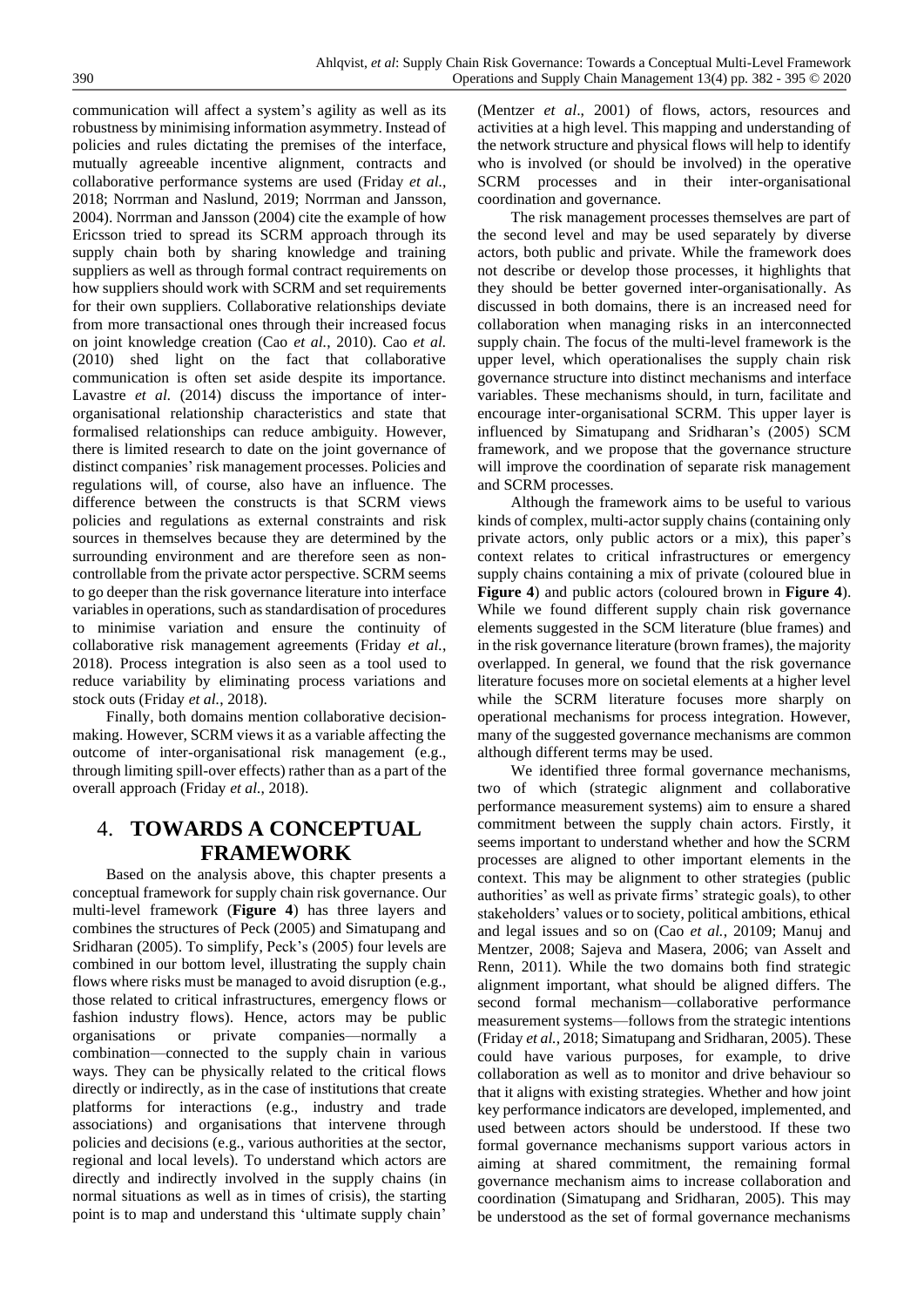that we have clustered in the model under the term *interorganisational institutional mechanisms*. Legal frameworks, policies and contracts (Dubreuil, 2001; Fan and Stevenson, 2018; Renn, 2008; Urciuoli *et al.*, 2014), for example, are tools that assist in defining accountability and responsibility as well as aligning incentives and creating goal congruence among the actors.



**Figure 4** Conceptual multi-level framework for supply chain risk governance

The majority of the governance mechanisms illustrated in this framework are relational. Two of these mechanisms (collaborative information sharing and communication as well as collaborative and transparent decision making) should increase collaboration and coordination (Simatupang and Sridharan, 2005) in parallel with the inter-organisational institutional mechanisms. First, collaborative information sharing and communication are, in both domains, proposed as important relational governance mechanisms and are characterised by openness, visibility and the exchange of relevant data (related to both critical flows and risk management processes) (Bak, 2018; Cao *et al.*, 20109; Govindan and Chaudhuri, 2016; Li *et al.*, 2015; van Asselt and Renn, 2011). Second, collaborative and transparent decision-making (Dubreuil, 2001; Friday *et al.*, 2018; Sajeva and Masera, 2006) describes how joint and coordinated decision-making can be facilitated and take place both proactively and reactively. This includes the platforms that are available for coordinated decision-making. While these *supply chain risk governance* mechanisms should enable more integration of the previously segregated SCRM processes, it is also of interest to consider how the integrated SCRM processes could be developed and defined (Friday *et al.*, 2018). This more operational dimension and the related practices are less discussed in the risk governance literature. The SCRM literature, however, proposes standardisation and resource sharing, for example.

At a higher level, the risk governance literature suggests the importance of having mechanisms for a joint pre-estimation of the context (Klinke and Renn, 2012; Renn, 2008; Renn *et al.*, 2011). This could influence the aligned strategic focus in particular. The involvement of many actors with presumably different perspectives makes it important to jointly understand various stakeholders' political and legal contexts, cultures, values, ethics and so on. The public constitutes an important stakeholder as its 'votes' can be very important for other stakeholders and decision-makers, such as politicians. This type of governance mechanism is hardly discussed in the SCRM literature. The risk governance literature, creating a better joint understanding of the societal context, also contributes important antecedents for a more coordinated and joint SCRM, characterised by level of trust, legitimacy, social competence and formal and informal networks (Boholm *et al.*, 2012; Dubreuil, 2001). Many such antecedents were also found in the SCRM literature. Finally, mechanisms for collaborative learning are important to developing and improving SCRM processes both internally and between actors (Cao *et al.*, 20109; Dubreuil, 2001; Kache and Seuring, 2014; van Asselt and Renn, 2011). Their development could be based on experiences from both proactive and reactive SCRM work. Learning, characterised by mechanisms for reflection, joint knowledge creation and education, seems more frequently discussed in articles related to the term *resilience* and can be found in both domains. Although we did not identify many articles on this in our initial search, we suggest that collaborative learning is an inter-organisational governance mechanism. This governance mechanism builds on an iterative loop related to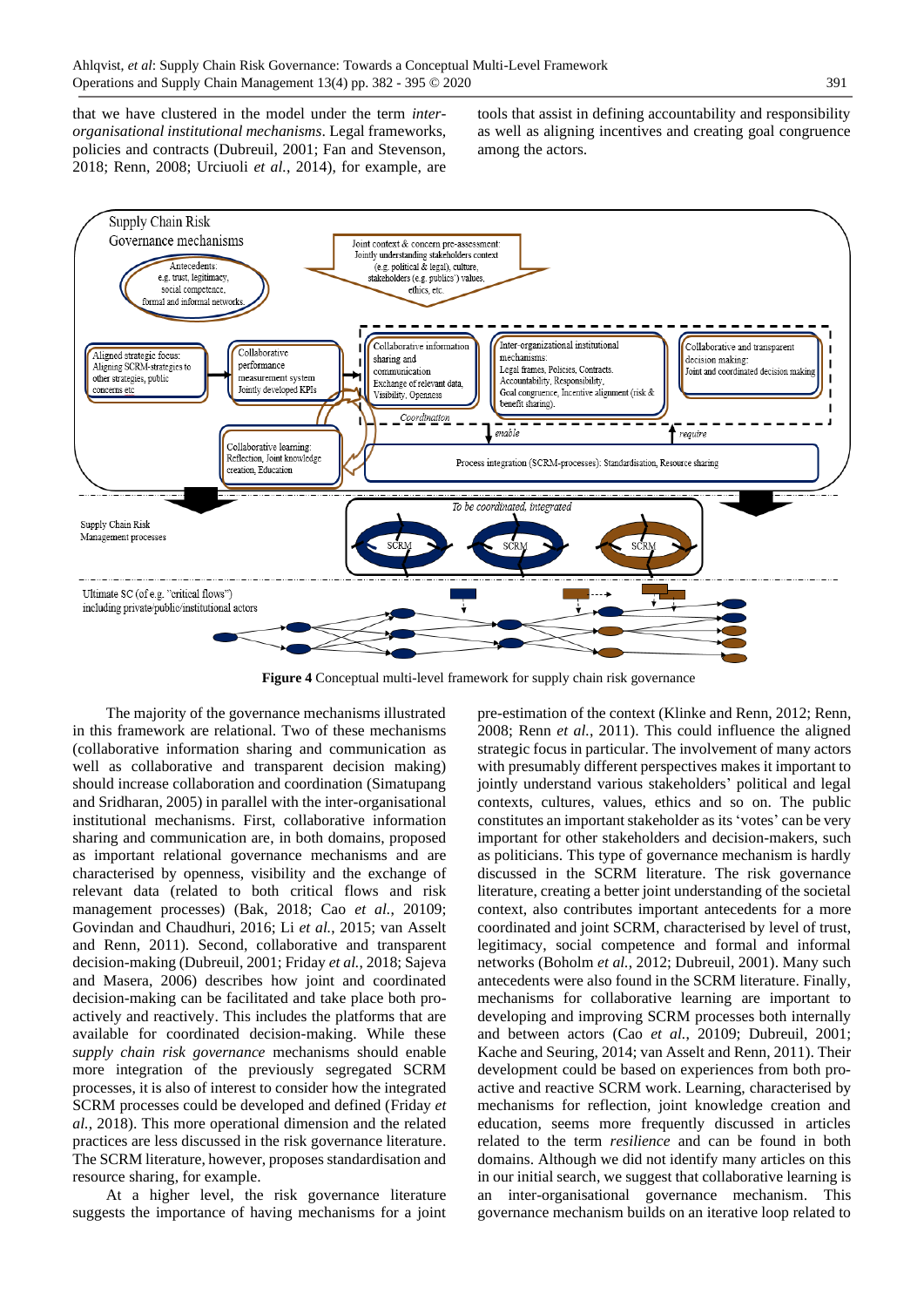collaborative performance measurement, collaborative information sharing and experiences from the actual process integration.

# 5. **CONCLUSIONS, LIMITATIONS, AND FUTURE RESEARCH**

Many supply chains in the multi-actor, private-public partnership context face inter-organisational challenges regarding risk management. Handling the risks arising in or disrupting these supply chains requires extensive collaboration between the actors. Because these actors have different characteristics, governance mechanisms relevant to them all need to be in place. SCRM was established to address risk in supply chains consisting mainly of private companies, but that leaves a large part of society's stakeholders outside the risk appraisal. In a similar vein, research in RMSS focusing on risk governance normally neglects private supply chain flows and focuses on the highlevel context. We claim that it will be easier to design proper governance mechanisms when the underlying similarities and differences in backgrounds and perspectives are understood.

We have thus compared and combined *risk governance* in the RMSS domain with collaborative *SCRM* in a multilevel framework that includes the supply network, risk management processes and inter-organisational governance mechanisms that could drive increased collaboration in SCRM. This extends previous multi-level frameworks that do not discuss collaboration mechanisms. Further, we extend the mechanisms proposed in Simatupang and Sridharan's (2005) framework by adding societal variables, such as policies and legal frameworks, as well as learning, contextual pre-assessment and antecedents. Our multi-level framework contributes a new set of governance mechanisms that future research should empirically test on diverse types of supply chains. To do this, the governance mechanisms as well as their potential effects must be further operationalised. Another interesting matter is the question of which mechanisms function well in normal situations, in times of crisis and in transitions from normal to crisis and back again. Future empirical research could also explore whether and how national cultures impact the effects of various governance mechanisms.

This study aimed to lay the groundwork for future research in the field and to explore the possibilities offered by interdisciplinary research across these domains. The ambition was to compare important concepts and develop a tentative framework. Some articles (e.g., Friday *et al.*, 2018; Peck, 2005; Simatupang and Sridharan, 2005; van Asselt and Renn, 2011) were more influential than others. Additionally, the literature review was more of a scoping study than a systematic literature review (see, e.g., Durach *et al*., 2017). Future research should complement this work especially by extending the SCRM review, thus increasing its validity. At time of printing the world has been hit by the coronavirus to an extent we could never have imagined. We hope to have contributed with a framework that will support crossdisciplinary efforts and learning, thus improving supply chain risk governance for critical infrastructures.

## **ACKNOWLEDGEMENTS**

This project was partially supported by the European Union's Horizon 2020 Research and Innovation Programme RISE under grant agreement no. 823759 (REMESH). The authors also wish to acknowledge the civil contingency agency of Sweden (MSB) for its financial support of the cross-disciplinary project CRITFLOWS, which integrates knowledge from political science, SCM and RMSS.

## **REFERENCES**

- Adebola, M. A., Anosike, A., Garza-Reyes, J. A., and Al-Talib, M. (2018). Supply chain risk perception: Understanding the gap between theory and practice, 16 th *IFAC Synopsium on Information Control Problems in Manufacturing,* Bergamo-Italy, pp. 1701-1706.
- Amor, R. B., and Ghorbel, A. (2018). The risk in Petroleum Supply Chain: A review and typology, *International Journal of Scientific and Engineering Research* 9 (2), pp. 141-163.
- Arksey, H., and O'Malley, L. (2005). Scoping studies: towards a methodological framework. *International Journal of Social Research Methodology* 8 (1), pp.19-32.
- Arvidsson, B., and Cedergren, A. (2016), Case studies of risk governance – a literature review. *26th European Safety and Reliability Conference ESREL 2016,* Glasgow, United Kingdom, pp. 1231-1238.
- Aven, T. (2011). On risk governance deficits. *Safety Science* 49 (6), pp. 912-919.
- Bak, O. (2018). Supply chain risk management research agenda: From literature review to a call for future research directions. *Business Process Management Journal* 24 (2), pp. 567-588.
- Bekkers, V., and Thaens, M. (2005). Interconnected networks and the governance of risk and trust. *Information Polity: The International journal of Government & Democracy* 10 (1,2), pp. 37-48.
- Bevir, M. (2012), *Governance: A very short introduction*, UK: Oxford University Press, Oxford.
- Boholm, Å., and Corvallec, H. (2011). A relational theory of risk. *Journal of Risk Research* 14 (2), pp. 175-190.
- Boholm Å., Corvellec H., and Karlsson M. (2012). The practice of risk governance: lessons from the field. *Journal of Risk Research* 15 (1), pp. 1-20.
- Brown, L., and Osborne, S. P. (2013). Risk and innovation-Towards a framework for risk governance in public services. *Public Management Review* 15 (2), pp. 186-208.
- Cantor, D. E., Blackhurst, J., Pan, M., and Crum, M. (2014). Examining the role of stakeholder pressure and knowledge management on supply chain risk and demand responsiveness. *The International Journal of Logistics Management* 25 (1), pp. 202-223.
- Cao, M., Vonderembse, M. A., Zhang, Q., and Ragu-Nathan, T.S. (2010). Supply chain collaboration: conceptualisation and instrument development. *International Journal of Production Research* 48 (22), pp. 6613-6635.
- Cedergren, A., and Tehler, H. (2014). Studying risk governance using a design perspective. *Safety Science* 68, pp. 89-98.
- Chen, J., Sohal, A. S., and Prajogo, D. I. (2013). Supply chain operational risk mitigation: a collaborative approach. *International Journal of Production Research* 51 (7), pp. 2186-2199.
- Cruz, J. M., and Liu, Z. (2011). Modeling and analysis of the multiperiod effects of social relationship on supply chain networks. *European Journal of Operational Research* 214 (1), pp. 39-52.
- Davis, K., Drey, N., and Gould, D. (2009). What are scoping studies? A review of the nursing literature. *International Journal of Nursing Studies* 46 (10), pp. 1386–1400.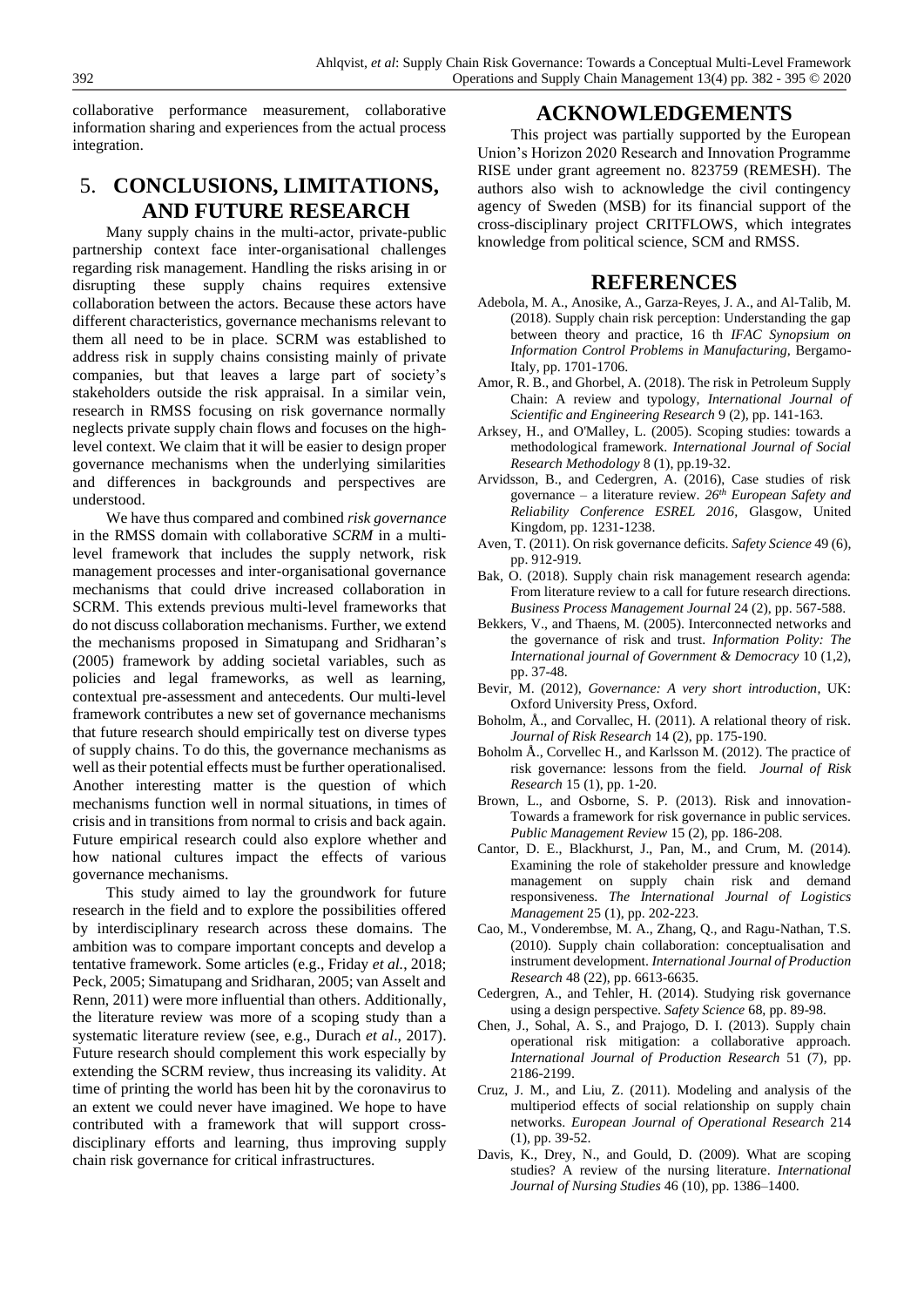- Dekker, H. C. (2004). Control of inter-organizational relationships: evidence on appropriation concerns and coordination requirements. *Accounting, Organisations and Society* 29 (1), pp. 27-49.
- De Vries, G., Verhoeven, I., and Boeckhout, M. (2011). Taming uncertainty: the WRR approach to risk governance. *Journal of Risk Research* 14 (4), pp. 485-499.
- DN (2020). På innsiden av Norges globale jakt på smittevernutstyr, Osman Kibar in DN Magasinet, March 23, accessed April 8 at: https://www.dn.no/magasinet/teknologi/koronaviruset/cat

hrine-m-lofthus/helse-sor-ost-rhf/pa-innsiden-av-norgesglobale-jakt-pa-smittevernutstyr/2-1-779274

- Dubreuil, G. H. (2001). Present challenges to risk governance. *Journal of Hazardous Materials* 86 (1-3), pp. 245-248.
- Dubreuil, G. H., Bengtsson, G., Bourrelier, P. H., Foster, R., Gadbois, S., Kelly, G.N., Lebessis, N., Lochard, J., and Pape, R. (2002). A report of TRUSTNET on risk governance – lessons learned. *Journal of Risk Research* 5 (1), pp. 83- 95.
- Durach, C.F, Kembro, J., and Wieland, A. (2017). A New Paradigm for Systematic Literature Reviews in Supply Chain Management. *Journal of Supply Chain Management* 53 (4), pp. 67–85.
- Eisenhardt, K.M. (1985). Control: organizational and economic approaches. *Management Science* 31 (2), pp. 134–149.
- Escuder-Bueno, I., and Halpin, E. (2018). Overcoming failure in infrastructure risk governance implementation: large dams journey. *Journal of Risk Research* 21 (11), pp. 1313-1330.
- Fan, Y., and Stevenson, M. (2018). A review of supply chain risk management: definition, theory, and research agenda. *International Journal of Physical Distribution & Logistics Management* 48 (3), pp. 205-230.
- Ferguson, R.J., Paulin, M., and Bergeron, J. (2005). Contractual Governance, Relational Governance, and the Performance of Interfirm Service Exchanges: The Influence of Boundary-Spanner Closeness. *Journal of the Academy of Marketing Science* 33 (2), pp. 217–234.
- Florin, M. V. (2013). IRGC's approach to emerging risks. *Journal of Risk Research* 16 (3-4), pp. 315-322.
- Friday, D., Ryan, S., Sridharan, R., and Collins, D. (2018). Collaborative risk management: a systematic literature review. *International Journal of Physical Distribution & Logistics Management* 48 (3), pp. 231-253.
- Ghadge, A., Dani, S., Ojha, R., and Caldwell, N. (2017). Using risk sharing contracts for supply chain risk mitigation: A buyersupplier power and dependence perspective. *Computer & Industrial Engineering* 103, pp. 262-270.
- Gheorghe, A. V., Masera, M., de Vries, L., Weijnen, M., and Kröger, W. (2007). Critical infrastructures: the need for international risk governance. *International Journal Critical Infrastructures* 3 (1-2), pp. 3-19.
- Ghosh, A., and Fedorowics, J. (2008). The role of trust in supply chain governance. *Business Process Management Journal* 14  $(4)$ , pp.  $453 - 470$ .
- Govindan, K., and Chaudhuri, A. (2016). Interrelationships of risks faced by third party logistics service providers: A DEMATEL based approach. *Transportation Research Part E: Logistics and Transportation Review* 90, pp. 177-195*.*
- Grötsch, V.M., Blome, C., and Schleper, M.C. (2013). Antecedents of proactive supply chain risk management – a contingency theory perspective. *International Journal of Production Research* 51 (1), pp. 2842-2867.
- Hanssen, L., Devilee, J., Hermans, M., van Zijverden, M., and van Asslet. M. (2018). The Use of Risk Governance Principles in Practice: Lessons from a Dutch public Institute for Risk Research and Assessment. *European Journal of Risk Regulation* 9 (4), pp. 632-640.
- Ho, W., Zheng, T., Yildiz, H., and Talluri, S. (2015). Supply chain risk management: a literature review. *International Journal of Production Research* 53 (16), pp. 5031-5069.
- Hoetker, G., and Mellewigt, T. (2009). Choice and performance of governance mechanisms: matching alliance governance to asset type. *Strategic Management Journal* 30 (10), pp. 1025–1044.
- Hufty, M. (2011). Investigating Policy Processes: The Governance Analytical Framework (GAF). In: Wiesmann, U., Hurni, H., et al. eds. *Research for Sustainable Development: Foundations, Experiences, and Perspectives*, Geographica Bernensia, Bern pp. 403–424.
- Jüttner, U., Peck, H., and Christopher, M. (2003). Supply chain risk management: outlining an agenda for future research. *International Journal of Logistics: Research and applications* 6 (4), pp. 197-210.
- Kache, F., and Seuring, S. (2014). Linking collaboration and integration to risk and performance in supply chains via a review of literature reviews. *Supply Chain Management: An International Journal* 19 (5/6), pp. 664-682.
- Keasey, K., Thompson, S., and Wright, M. (2005), *Corporate Governance: Accountability, Enterprise and International Comparisons*, John Wiley & Sons Ltd, England.
- Kilubi, I., and Rogers, H. (2018). Bridging the gap between supply chain risk management and strategic technology partnering capabilities: insights from social capital theory. *Supply Chain Management: An international Journal* 23 (4), pp. 278-292.
- Klinke, A., and Renn, O. (2012). Adaptive and integrative governance on risk and uncertainty. *Journal of Risk Research*  15 (3), pp. 273-292.
- Lansink, A. O., Schut, M., Kamanda, J., and Klerkx, L. (2018). A multi-level and multi-actor approach to risk governance: a conceptual framework to support policy development for Ambrosia weed control. *Journal of Risk Research* 21 (6), pp. 780-799.
- Lavastre, O., Gunasekaran, A., and Spalazani, A. (2014). Effect of firm characteristics, supplier relationships and techniques used on supply chain risk management (SCRM): an empirical investigation on French industrial firms. *International Journal of Production Research* 52 (11), pp. 3381-3403.
- Lavastre, O., Gunasekaran, A., and Spalazani, A. (2012). Supply chain risk management in French companies. *Decision Support Systems* 52, pp. 828-838.
- Li, G., Fan, H., Lee, P. K. C., and Cheng, T. C. E. (2015). Joint supply chain risk management: An agency and collaboration perspective. *International Journal of Production Economics*, 164, pp. 83-94.
- Lindskog, R., and Sjödin, D. (2016). Risk governance through professional expertise. Forestry consultants' handling of uncertainties after a storm disaster. *Journal of Risk Research*  19 (10), pp. 1275-1290.
- Lindskog, R., Uggla, Y., and Soneryd, L. (2011). Making Transboundary Risks Governable: Reducing Complexity, Constructing Spatial Identity and Ascribing Capabilities. *AMBIO A journal of the human environment* 40, pp. 111-120.
- Lindøe, P. H., and Kringen, J. (2015). Risk governance of hazardous industrial ports and areas: a case study of industrial areas and harbors in Norway. *Journal of Risk Research* 18 (7), pp. 931-946.
- Mangan, J., and Lalwani, C. L. (2016). *Global Logistics and Supply Chain Management*, John Wiley & Sons Ltd, United Kingdom.
- Manuj I., and Mentzer J. (2008). Global supply chain risk management. *Journal of Business Logistics* 29 (1), pp. 133- 155.
- Martinez, J.I., and Jarillo, J.C. (1989). The Evolution of Research on Coordination Mechanisms in Multinational Corporations. *Journal of International Business Studies* 20 (3) pp. 489–514.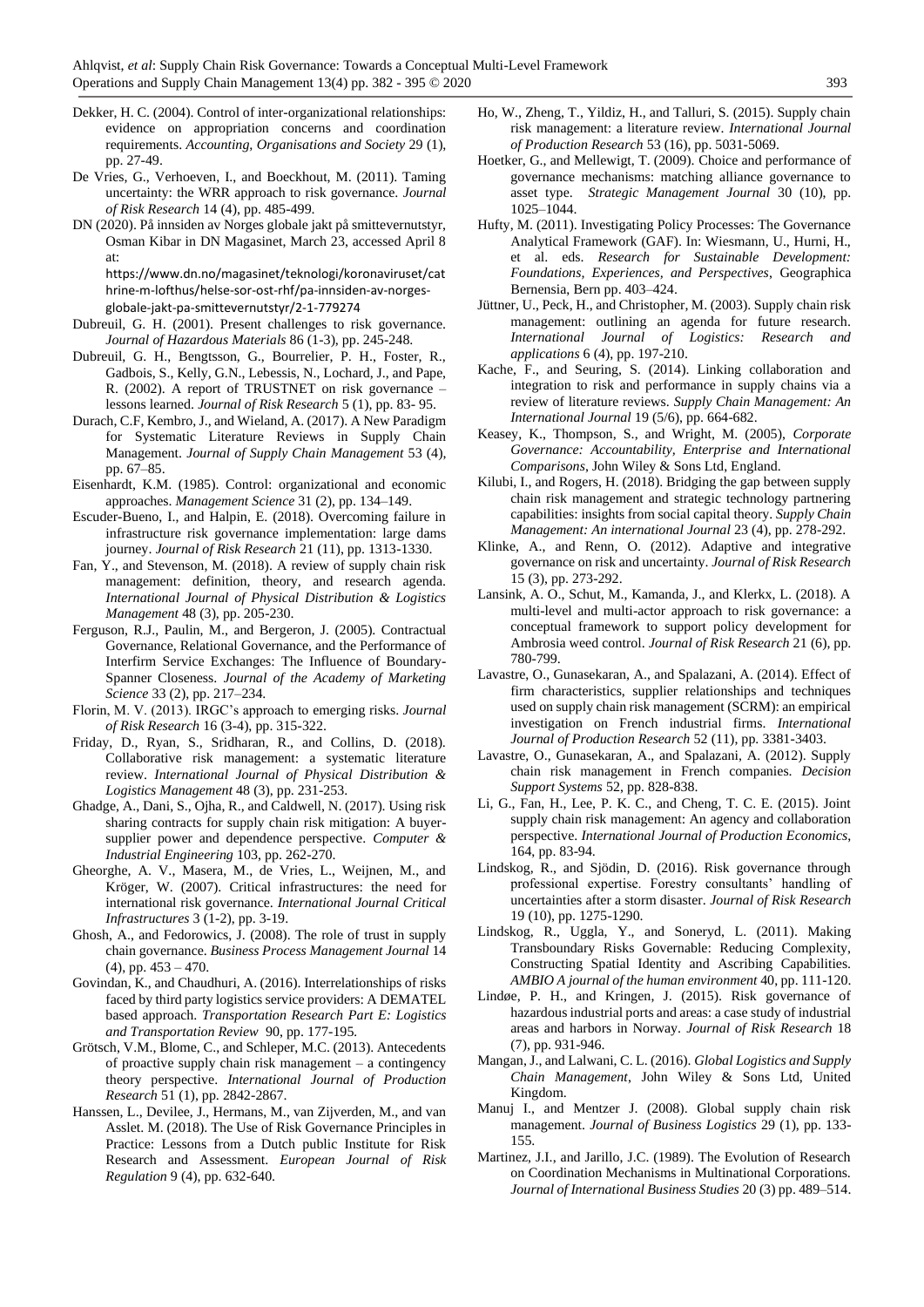- Mays, N., Roberts, E., and Popay, J. (2001). Synthesising research evidence. In Fulop, N., Allen, P., Clarke, A., and Black, N. (Eds.), *Studying the Organisation and Delivery of Health Services: Research Methods*. Routledge, London.
- Mentzer, J. T., DeWitt, W., Keebler, J. S., Min, S., Nix, N. W., Smith, C. D., and Zacharia, Z. G. (2001). Defining supply chain management. *Journal of Business Logistics* 22 (2), pp. 1-25.
- Norrman, A., and Jansson, U. (2004). Ericsson´s proactive supply chain risk management approach after a serious sub-supplier accident. *International Journal of Physical Distribution & Logistics Management* 34 (5), pp. 434-456.
- Norrman, A., and Naslund, D. (2019) Supply Chain Incentive Alignment: The Gap between Perceived Importance and Actual Practice. *Operations and Supply Chain Management: An International Journal* 12 (3), pp.129-142.
- Ojala, M., and Hallikas, J. (2005). Investment decision-making in supplier networks: Management of risk. *International Journal of Production Economics* 104 (1), pp. 201-213.
- Ouyang M. (2014). Review on modelling and simulation of interdependent critical infrastructure systems. *Reliability Engineering & System Safety* 121, pp. 43-60.
- Peck, H. (2005). Drivers of supply chain vulnerability: an integrated framework. *International Journal of Physical Distribution & Logistics Management* 35 (4), pp. 210-232.
- Poppo, L., and Zenger, T. (2002). Do formal contracts and relational governance function as substitutes or complements ? *Strategic Management Journal* 23 (8), pp. 707–725.
- Renn, O. (2008). White paper on risk governance. Toward an integrative framework. In: Renn, O., and Walker, K.D. (eds) *Global Risk Governance, International Risk Governance Bookseries,* vol 1. Springer, Dordrecht.
- Renn, O., Klinke, A., and van Asselt, M. (2011). Coping with Complexity, Uncertainty and Ambiguity in Risk Governance: A Synthesis. *AMBIO A journal of the human environment* 40, pp. 231-346.
- Revilla, E., Saenz, M. J., (2017). The impact of risk management on the frequency of supply chain disruptions – A configurational approach. *International Journal of Operations & Production Management* 37(5), pp. 557-576.
- Rübing, P. (2012). The Changing Face of Risk Governance: Moving from Precaution to Smarter Regulation. *European Journal of Risk Regulation* 3 (2), pp. 145-146.
- Rinaldi, S. M., Peerenboom, J. P., and Kelly, T. K. (2001). Identifying, understanding and analyzing critical infrastructure interdependencies. *IEEE Control System Magazine* 21 (6)*,* pp. 11-25.
- Rooderijs, J. C. M., Krassij-Dirkzwager M. M., van den Kerkhof, J. H. T. C., and Runhaar, H. A. C. (2014). Risk governance for infectious diseases: exploring the feasibility and added value of the IRGC-framework for Dutch infectious disease control. *Journal of Risk Research* 17 (9), pp. 1161-1182.
- Rowley J., and Slack F. (2004). Conducting a literature review. *Management Research News* 27 (6), pp. 31-39.
- Sajeva, M., and Masera, M. (2006). A strategic approach to risk governance of critical infrastructures. *International Journal of Critical Infrastructures* 2 (4), pp. 379-395.
- Seuring S., and Gold S. (2012). Conducting content-analysis based literature reviews in supply chain management. *Supply Chain Management: An international Journal* 17 (5), pp. 544-555.
- Simatupang, T.M., and Sridharan, R. (2005). Supply chain discontent. *Business Process Management Journal* 11 (4), pp.  $349 - 369$
- Stone, V., Führ, M., Feindt, P. H., Bouwmeester, H., Linkov, I., Sabella, S., Murphy, F., Bizer, K., Tran, L., Ågerstrand, M.,

Fito, C., Andersen, T., Anderson, D., Bergamaschi, E., Cherrie, J. W., Cowan, S., Dalemcourt, J. F., Faure, M., Gabbert, S., Gajewicz, A., Fernandes, T. F., Hristozov, D., Johnston, H. J., Lansdown, T. C., Linder, S., Marvin, H. J. P., Mullins, M., Purnhagen, K., Puzyn, T., Jimenez, A. S., Scott-Fordsmand, J. J., Streftaris, G., van Tongeren, M., Voelcker, N. H., Voyiatzis, G., Yannopoulos, S. N., and Poortvliet, P. M. (2018). The Essential Elements of a Risk Governance Framework for Current and Future Nanotechnologies. *Risk Analysis* 38 (7), pp. 1321-1331.

- Strange, R., Filatotchev, I., Buck, T. and Wright, M. (2009). Corporate governance and international business. *Management International Review*, 49 (4), pp. 395-407.
- Tehler, H. (2012). Risk Governance Understanding the management of risk in cities and regions. *Training Regions Professional Paper* 1 (2), pp. 1-7.
- Urciuoli, L., Mohanty, S., Hintsa, J., and Boekesteijn, E. G. (2014). The resilience of energy supply chains: a multiple case study approach on oil and gas supply cains in Europe. *Supply Chain Management: An International Journal* 19 (1), pp.46-63.
- Van Asselt M., and Renn O. (2011). Risk Governance. *Journal of Risk Research* 14 (4), pp. 431-449.
- Van Asselt, M., and van Bree, L. (2011). Uncertainty, precaution and risk governance. *Journal of Risk Research* 14(4), pp. 401- 408.
- Van Asselt, M., Vos, E., and Wildhaber, I. (2015). Some Reflections on EU Governance of Critical Infrastructure Risks. *European Journal of Risk Regulation* 6 (2), pp. 185- 190.
- Van der Vegt, R.G., (2018a). A literature review on the relationship between risk governance and public engagement in relation to complex environmental issues. *Journal of Risk Research*  21 (11), pp. 1-18.
- Van der Vegt, R. G. (2018b). Risk Assessment and Risk Governance of Liquefied Natural Gas Development in Gladstone, Australia. *Risk Analysis* 38 (9), pp. 1830-1846.
- Wachinger, G., Renn, O., Begg, C., and Kuhlicke, C. (2013). The Risk Perception Paradox – Implications for Governance and Communication of Natural Hazards. *Risk Analysis* 33 (6), pp. 1049-1065.
- Wathne, K.H. and Heide, J.B. (2004). Relationship Governance in a Supply Chain Network. *Journal of Marketing* 68, pp.73–89.
- Wieland, A., and Wallenberg, C. M. (2013). The influence of relational competencies on supply chain resilience: a relational view. *International Journal of Physical Distribution & Logistics Management* 43 (4), pp. 300-320.
- Williamson, O. E. (1979). Transaction-Cost Economics: The Governance of Contractual Relations. *Journal of Law and Economics* 22 (2) pp. 233–261.
- Wong, C. M. L. (2015). The Mutable nature of risk and acceptability: A hybrid risk governance framework. *Risk Analysis* 35 (11), pp. 1969-1982.
- Ying, K. T., Chung, S.H., and Kulwant, S. P. (2018). Risk perception and decision making in the supply chain: theory and practice, *Industrial Management & Data Systems* 118 (7), pp. 1322-1326.
- Zeng, B., and Yen, B. P. C. (2017). Rethinking the role of partnership in global supply chains: a risk-based perspective. *International Journal of Production Economics* 185, pp. 52- 62.
- Zhu, Q., Krikke, H., and Caniëls, M. C. J. (2017). Integrated supply chain risk management: a systematic review. *The International Journal of Logistics Management* 28 (4), pp. 1123-1141.

**Victoria Ahlqvist** is a PhD student at Lund University, Faculty of Engineering, Sweden. She has a MSc in Industrial Engineering and Management from Lund University with a specialisation in supply chain management. Ahlqvist wrote her master thesis on construction logistics and has previously worked as a health and security manager and production engineer at